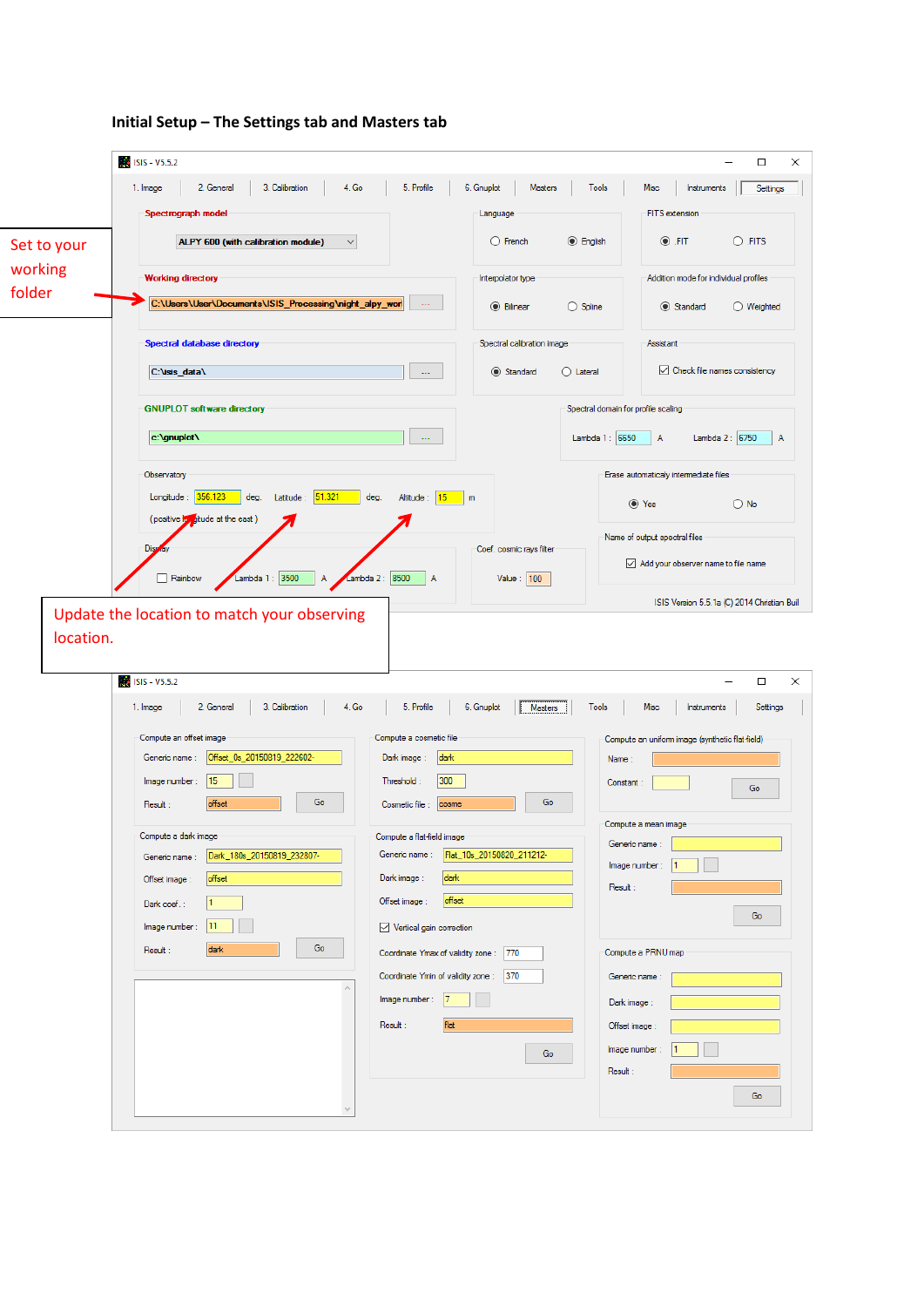## **For processing follow tabs 1 to 5 in order**

Note you must do this once to get your response calculation using your reference star. Then you can repeat tabs 1 to 5 with each your target stars.

| ISIS - V5.5.2                                                                                                            |                                                           |                                                                           |                                  |                                |
|--------------------------------------------------------------------------------------------------------------------------|-----------------------------------------------------------|---------------------------------------------------------------------------|----------------------------------|--------------------------------|
| 2. General<br>3. Calibration<br>1. Image                                                                                 | 4. Go<br>5. Profile<br>6. Gnuplot                         | Masters<br><b>Tools</b>                                                   | Misc<br>Instruments              | Settings                       |
| Altair_2s_20150820_224948-1<br>Image name:                                                                               | Display                                                   | Next                                                                      |                                  | Save                           |
|                                                                                                                          |                                                           |                                                                           |                                  | Header                         |
|                                                                                                                          |                                                           |                                                                           |                                  |                                |
|                                                                                                                          |                                                           |                                                                           |                                  | $\sqrt{ }$ Graticule           |
|                                                                                                                          |                                                           |                                                                           |                                  | <b>FWHM</b>                    |
|                                                                                                                          |                                                           |                                                                           |                                  | <b>Statistic</b>               |
|                                                                                                                          |                                                           |                                                                           |                                  | Tit                            |
|                                                                                                                          |                                                           |                                                                           |                                  | Slant                          |
|                                                                                                                          |                                                           |                                                                           |                                  | Line PSF                       |
|                                                                                                                          |                                                           |                                                                           |                                  | X: 1039                        |
|                                                                                                                          |                                                           |                                                                           | $\ddot{\phantom{0}}$             | Y:385<br>1:270                 |
| $\langle$                                                                                                                |                                                           |                                                                           | $\rightarrow$                    |                                |
| Displayed image : c:\users\user\documents\isis_processing\night_alpy_workshop\altair_2s_20150820_224948-1.fit<br>Hì      |                                                           | Exposure: 2.0 s                                                           |                                  | Domain                         |
| Low:                                                                                                                     |                                                           |                                                                           | 60000<br>0                       | 60000<br>10                    |
|                                                                                                                          |                                                           |                                                                           |                                  |                                |
| You need to repopulate the calibration (argon<br>neon image) each time as ISIS blanks it out.<br><b>AM</b> ISIS - V5.5.2 |                                                           |                                                                           | $\overline{\phantom{0}}$         | ×<br>$\Box$                    |
| 2. General<br>3. Calibration<br>1. Image                                                                                 | 4. Go<br>5. Profile<br>6. Gnuplot                         | Masters<br><b>Tools</b>                                                   | Misc<br>Instruments              | Settings                       |
| ot name: Altair_2s_20150820<br>Images to process                                                                         | Object : Altair<br>Auto                                   | Spectral calibration                                                      |                                  | Next                           |
| Generic ame: Altair_2s_20150820_224948-                                                                                  | Number: 7                                                 | ◉ Predefined mode                                                         | ALPY 600 (calibration module)    | $\checkmark$                   |
| Calibration: Calib_15s_20150820<br>u.                                                                                    | Spectral calibration                                      | ◯ Predefined dispersion equation (see "Dispersion" tool in "Profile" tab) |                                  |                                |
| Offset: offset<br>m,                                                                                                     | Dark: $\vert$ dark<br>$\ldots$                            | ◯ File mode : balmer6_dispeq                                              | (type xxx.lst)                   |                                |
| flat<br>Flat:<br>$\mathbb{Z}^{2n}$                                                                                       |                                                           | Output                                                                    |                                  | These fields                   |
|                                                                                                                          |                                                           | Instrument:                                                               | GSO_RC250-LHIRES3_2400-SXVR-H694 | must be set to<br>$\leftarrow$ |
| General parameters                                                                                                       |                                                           | Observatory : Bamards_Yatton                                              |                                  | be you and<br>$\blacklozenge$  |
| Pixel size (microns): 6.28                                                                                               | Fixed Y value for sequence                                | AndrewJWilson<br>Observer:                                                | $\checkmark$                     | your                           |
| Cosmetic file : cosme                                                                                                    | Sky not removed<br>$\ldots$ .                             | $ 0\rangle$<br>Hour shift:                                                |                                  | equipment!<br>R: 546           |
| Instr. responsivity:<br>response                                                                                         | $\ldots$<br>Wavelength registration                       | Files name prefix and suffix                                              |                                  | They are                       |
| Wavelength shift $\langle \cdot \rangle$ :<br>0                                                                          | Cosmic rays filter                                        | Object suffix:                                                            |                                  | added to the                   |
| Heliocentric radial velocity correction                                                                                  | $\sqrt{ }$ Optimal binning                                | Calibration suffix:                                                       |                                  | fits header.                   |
| Auto atrosphere<br>AOD: 0.22                                                                                             | Rejection coef.: 50                                       | Calibration prefix:                                                       |                                  |                                |
| Atmo. transmission:                                                                                                      | $\mathbb{Z} \mathbb{Z}^2$<br>Automatic air mass computing |                                                                           |                                  |                                |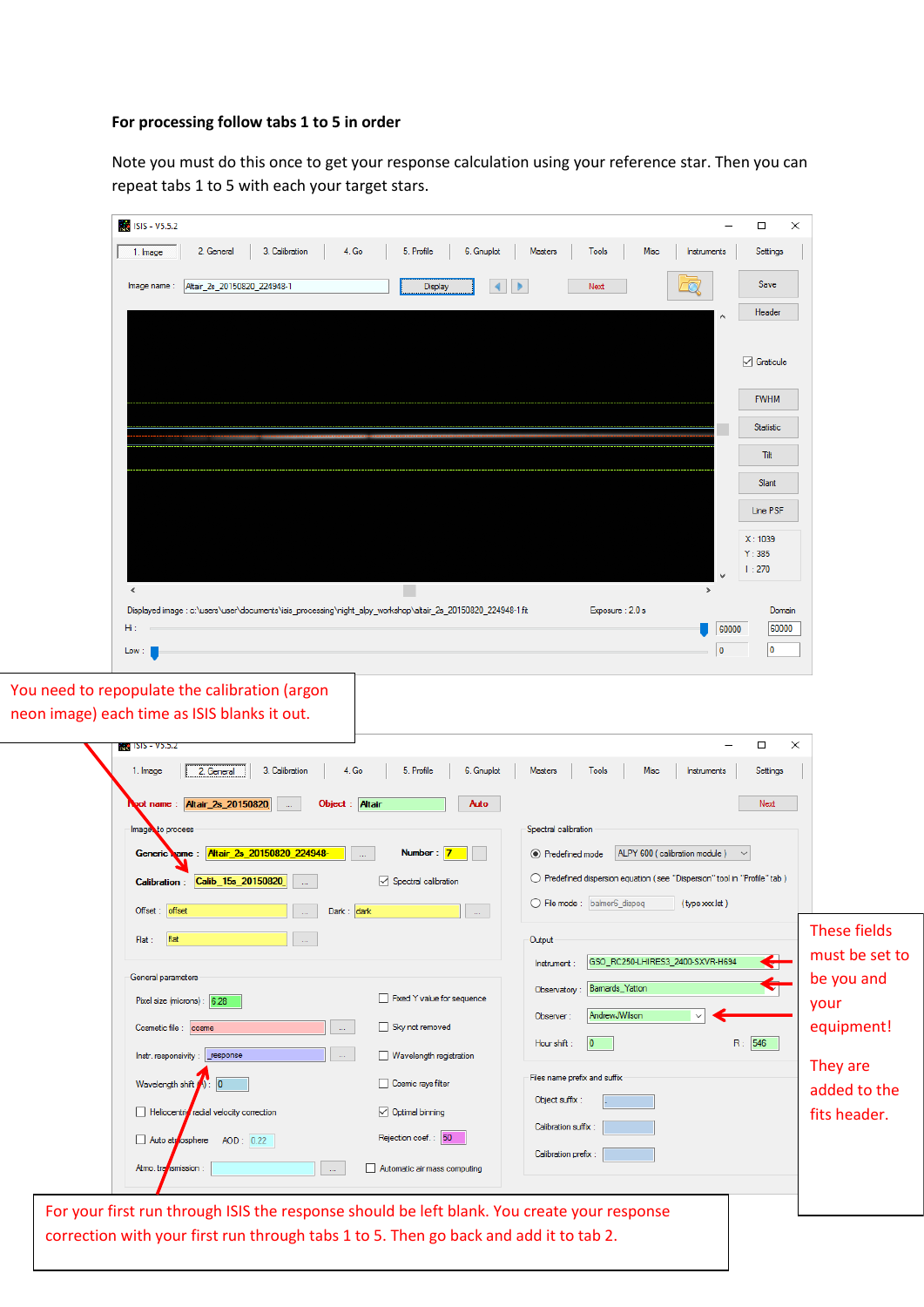|                                                     | You use this screen to calculate your tilt, smile and the reference pixel from the calibration lamp.                                                                                     |
|-----------------------------------------------------|------------------------------------------------------------------------------------------------------------------------------------------------------------------------------------------|
|                                                     | You use your star image for the tilt, and argon neon image (calibration image) for your smile.                                                                                           |
|                                                     | For a single observing session you often only need to set this once, i.e. if you don't touch the spectrograph.                                                                           |
|                                                     |                                                                                                                                                                                          |
| 2. General<br>3. Calibration<br>1. Image            | 4. Go<br>5. Profile<br>6. Gnuplot<br><b>Tools</b><br>Settings<br><b>Masters</b><br><b>Misc</b><br>Instruments                                                                            |
|                                                     |                                                                                                                                                                                          |
| Altair_2s_20150820_224948-1<br>Image to process     | <b>Display</b><br>Next<br>Save                                                                                                                                                           |
| Calib_15s_20150820_211026-1<br>Calibration image:   | <b>Display</b><br>Header                                                                                                                                                                 |
| Tilt angle: $-0.13$<br>Smile $Y: 310$               | Radius: 13135<br>Binning zone adjustment<br>Vertical coordinate :<br>$\vee$ Auto<br>$\sqrt{}$ Graticule                                                                                  |
| X coordinate of line at wavelength 5852.49<br>$A =$ | (pixels)<br>Calibation assistant<br>Response assistant<br><b>FWHM</b>                                                                                                                    |
|                                                     | $\wedge$<br><b>Statistic</b>                                                                                                                                                             |
|                                                     | Tit                                                                                                                                                                                      |
|                                                     | <b>Slant</b>                                                                                                                                                                             |
|                                                     | <b>Smile</b>                                                                                                                                                                             |
|                                                     | Line PSF                                                                                                                                                                                 |
|                                                     |                                                                                                                                                                                          |
|                                                     | X:335<br>Y:425                                                                                                                                                                           |
|                                                     | 1:262                                                                                                                                                                                    |
| $\overline{\phantom{a}}$                            | $\rightarrow$<br>Displayed image : c:\users\user\documents\isis_processing\night_alpy_workshop\altair_; 2015-08-20T22:49:48 1.fit<br>Exposure: 2.0 s<br>Domain                           |
| Seuil haut:                                         | 60000<br>60000                                                                                                                                                                           |
| Seuil bas:                                          | 10<br>$\bf{0}$                                                                                                                                                                           |
|                                                     | Just press GO on tab 4.                                                                                                                                                                  |
|                                                     | Then click Display Profile.                                                                                                                                                              |
| ISIS - V5.5.2                                       | □<br>×                                                                                                                                                                                   |
| 2. General<br>3. Calibration<br>1. Image            | 4. Go<br>5. Profile<br>Misc<br>6. Gnuplot<br><b>Masters</b><br><b>Tools</b><br>Instruments<br>Settings                                                                                   |
| Altair<br>Object name:                              | Go for process                                                                                                                                                                           |
| GSO_RC250-LHIRES3_2400-SXVR-I<br>Instrument:        | Go<br>Stop                                                                                                                                                                               |
| Observatory:<br>Bamards_Yatton                      |                                                                                                                                                                                          |
| AndrewJWilson<br>Observer:                          | Write individual DAT processed profile : C:\Users\User\Documents\ISIS_Processing A                                                                                                       |
|                                                     | \night_alpy_workshop\@pro7.dat<br>Write individual FITS processed profile : C:\Users\User\Documents                                                                                      |
|                                                     | \ISIS_Processing\night_alpy_workshop\@pro1.fit<br>Write individual FITS processed profile : C:\Users\User\Documents<br>\ISIS_Processing\night_alpy_workshop\@pro2.fit                    |
|                                                     | Write individual FITS processed profile : C:\Users\User\Documents<br>\ISIS_Processing\night_alpy_workshop\@pro3.fit<br>Write individual FITS processed profile : C:\Users\User\Documents |
|                                                     | \ISIS_Processing\night_alpy_workshop\@pro4.fit<br>Write individual FITS processed profile : C:\Users\User\Documents                                                                      |
|                                                     | \ISIS Processing\night alpy workshop\@pro5.fit<br>Write individual FITS processed profile : C:\Users\User\Documents<br>\ISIS_Processing\night_alpy_workshop\@pro6.fit                    |
|                                                     | Write individual FITS processed profile : C:\Users\User\Documents<br>\ISIS_Processing\night_alpy_workshop\@pro7.fit                                                                      |
|                                                     | Write final profile : C:\Users\User\Documents\ISIS_Processing<br>\night_alpy_workshop\_altair_20150820_951_AndrewJWilson.fit                                                             |
|                                                     | Write final profile : C:\Users\User\Documents\ISIS_Processing<br>\night_alpy_workshop\_altair_20150820_951_AndrewJWilson.dat<br>Intermediate files removed                               |
|                                                     | Acquisition starting date: 20/08/2015 22:49:48                                                                                                                                           |
|                                                     | Duration: 33.0 secondes<br>Mid-exposure date: 20.951/08/2015<br>Mid-exposure Julian day: 2457255.4514                                                                                    |
|                                                     |                                                                                                                                                                                          |
|                                                     | Resolution power: 545.5<br>Ok.                                                                                                                                                           |
| Display image<br>Display profile                    | Plot<br>v                                                                                                                                                                                |